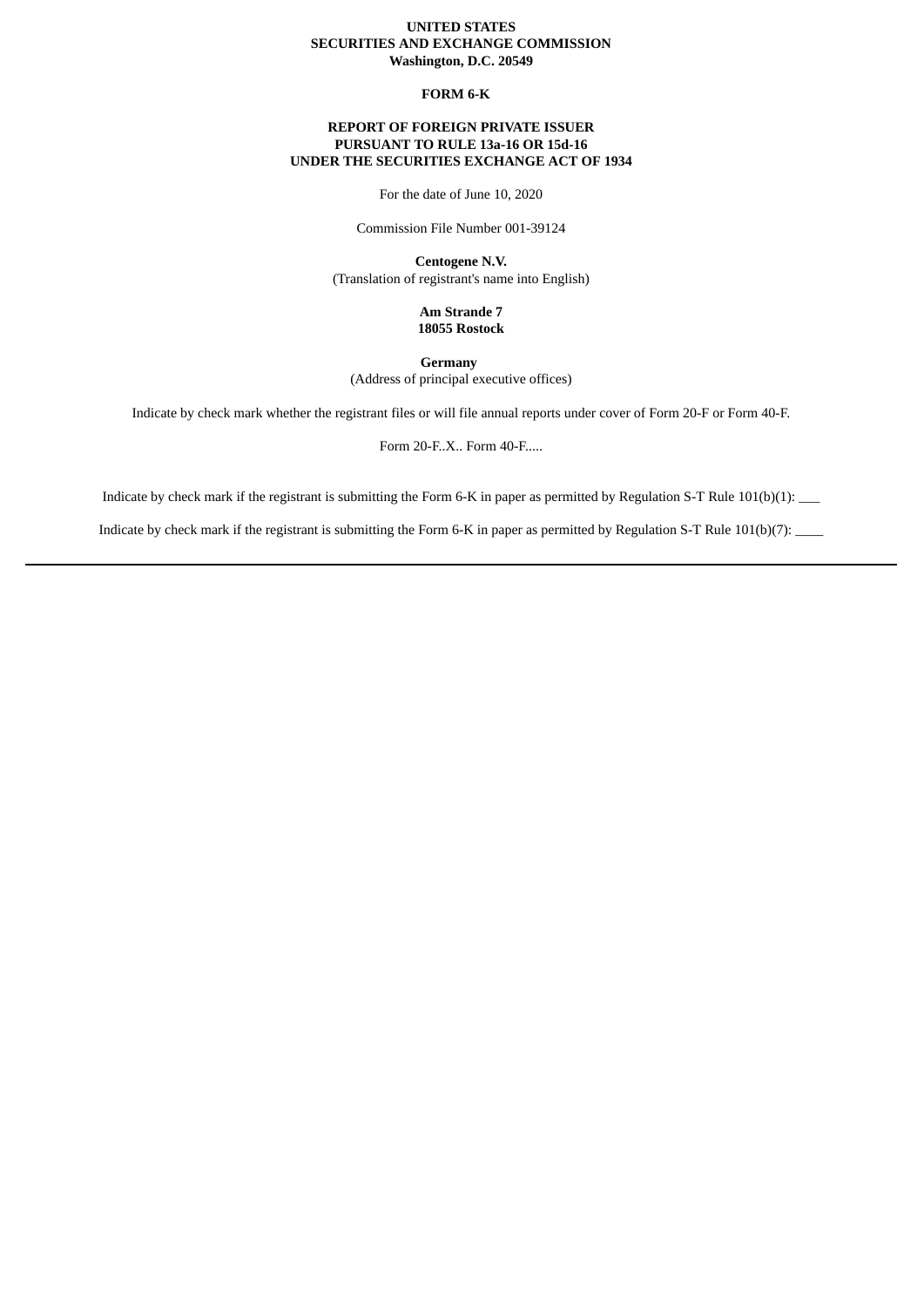# **Centogene N.V.**

On June 10, 2020, Centogene N.V. convened the annual general meeting of shareholders to be held on June 26, 2020 and made available to its shareholders certain other materials in connection with such meeting.

Such materials are attached as exhibits to this Form 6-K and are incorporated by reference herein.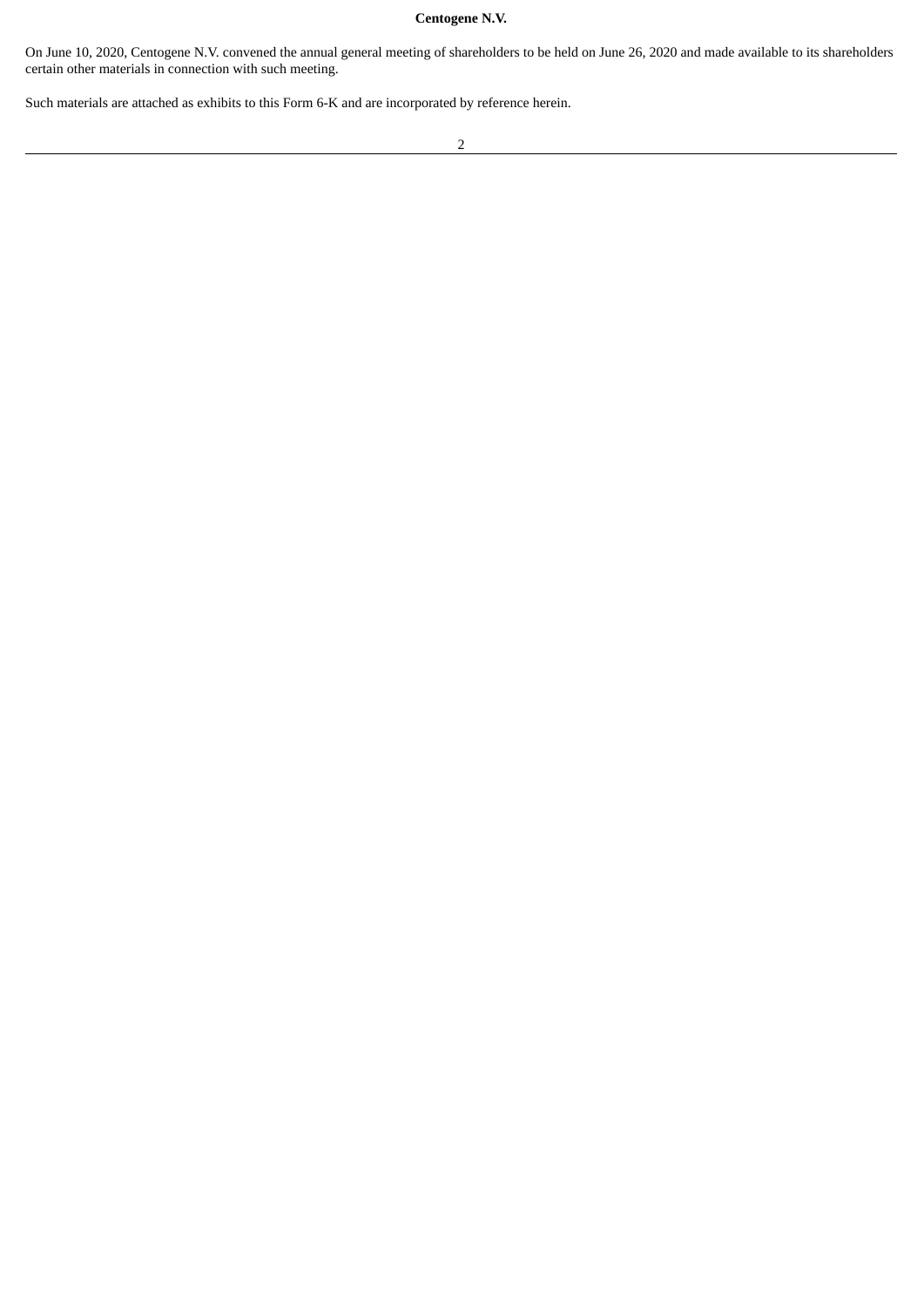## **Signatures**

Pursuant to the requirements of the Securities Exchange Act of 1934, the registrant has duly caused this report to be signed on its behalf by the undersigned, thereunto duly authorized.

CENTOGENE N.V.

Date: June 10, 2020

By: /s/ Richard Stoffelen Name: Richard Stoffelen Title: Chief Financial Officer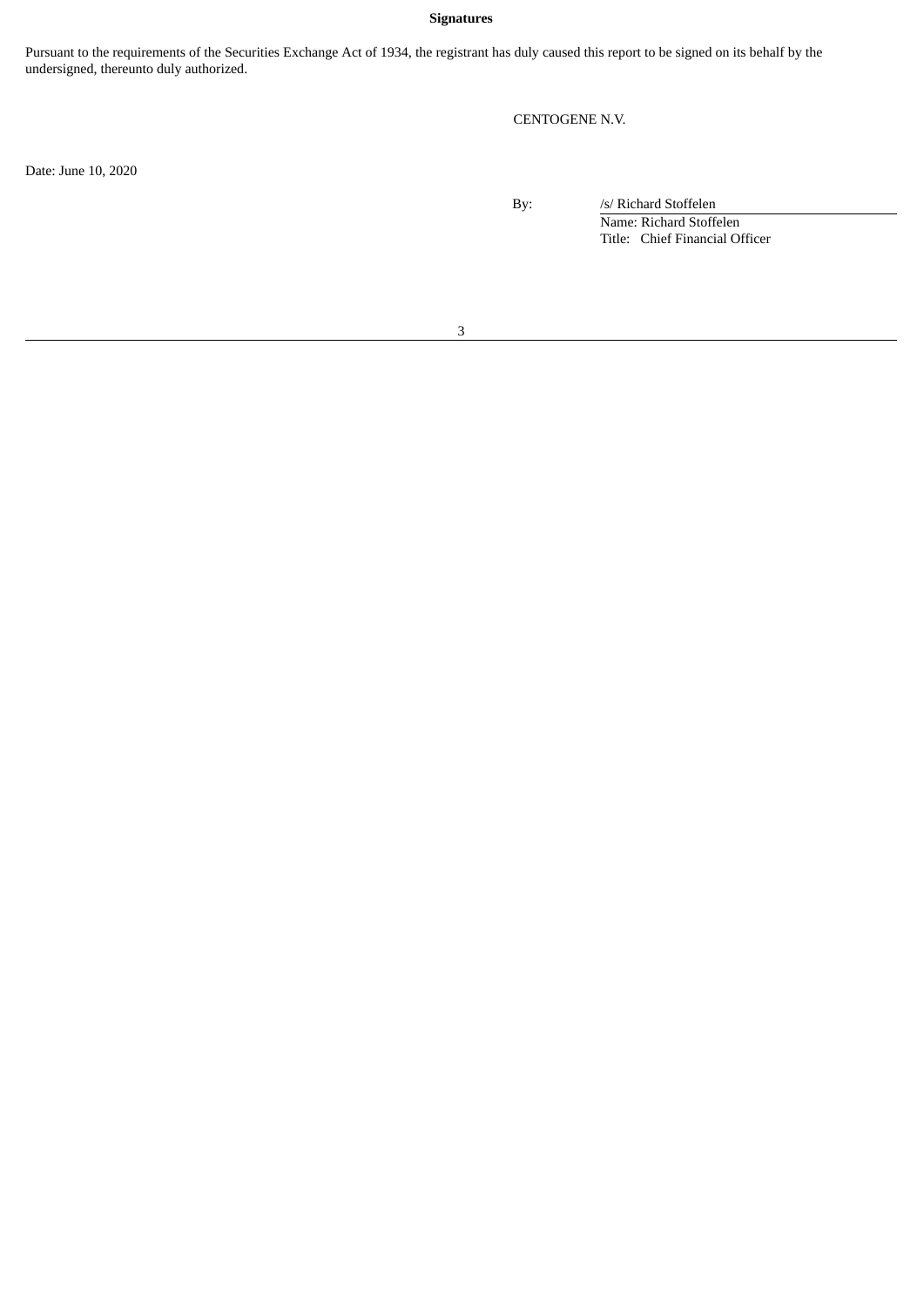## **Exhibit Index**

# **Exhibit Description of Exhibit**

99.1 Convening notice including agenda and explanatory notes 99.2 Voting proxy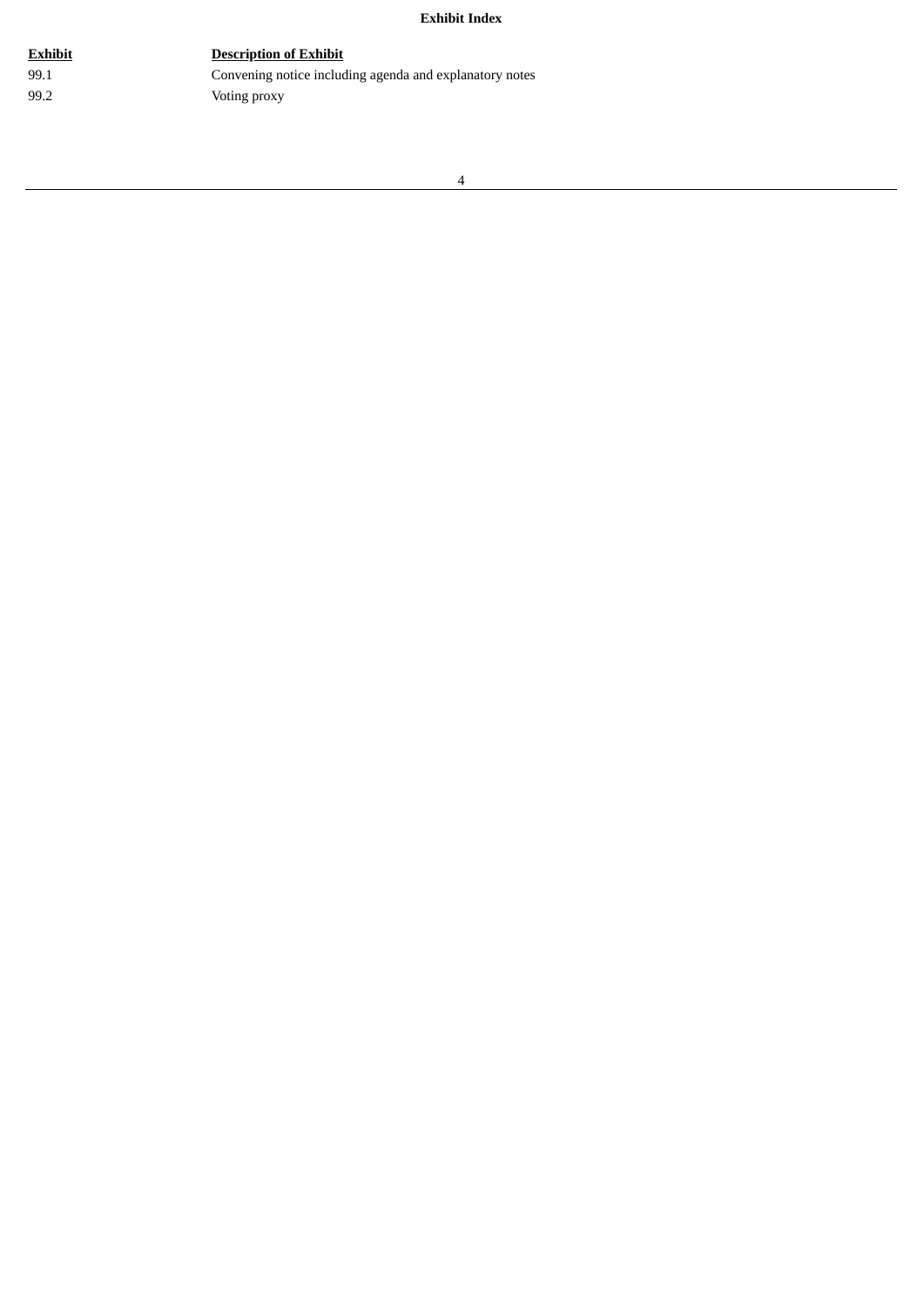#### **CONVENING NOTICE**

This is the convening notice for the annual general meeting of shareholders of Centogene N.V. (the "**Company**") to be held on June 26, 2020 at 3:00pm CEST at the offices of NautaDutilh N.V., Beethovenstraat 400, 1082 PR Amsterdam, the Netherlands (the "**AGM**").

The agenda for the AGM is as follows:

- 1. Opening
- 2. Discussion of Dutch statutory board report for the fiscal year ended December 31, 2019 (*discussion item*)
- 3. Adoption of Dutch statutory annual accounts for the fiscal year ended December 31, 2019 (*voting item*)
- 4. Discharge from liability for the Company's managing directors with respect to the performance of their duties during the fiscal year ended December 31, 2019 (*voting item*)
- 5. Discharge from liability for the Company's supervisory directors with respect to the performance of their duties during the fiscal year ended December 31, 2019 (*voting item*)
- 6. Discussion of the Company's dividend and reservation policy (*discussion item*)
- 7. Appointment of Mr. Peer M. Schatz as supervisory director of the Company (*voting item*)
- 8. Instruction to ENDYMION Accountants B.V. for the external audit of the Company's annual accounts for the financial year ending December 31, 2020 (*voting item*)
- 9. Extension of authorization for the Company's management board (the "**Management Board**") to issue shares and grant rights to subscribe for shares (*voting item*)
- 10. Extension of authorization for the Management Board to limit and exclude pre-emption rights (*voting item*)
- 11. Extension of authorization for the Management Board to acquire shares and depository receipts for shares in the Company's capital (*voting item*)
- 12. Closing

No business shall be voted on at the AGM, except such items as included in the above-mentioned agenda.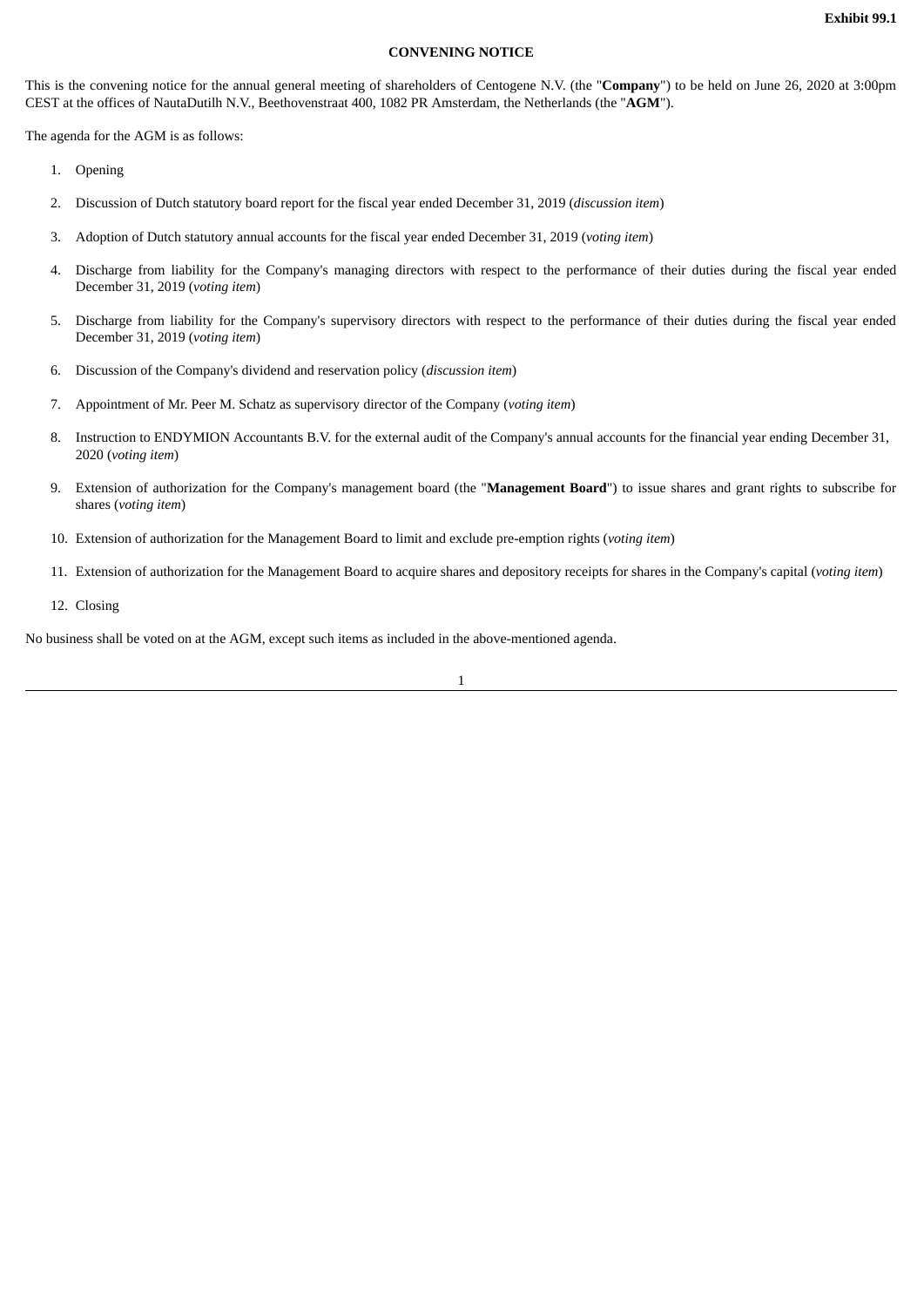The record date for the AGM is May 29, 2020 (the "**Record Date**"). Those who are shareholders of the Company, or who otherwise have voting rights and/or meeting rights with respect to shares in the Company's capital, on the Record Date and who are recorded as such in the Company's shareholders' register or in the register maintained by the Company's U.S. transfer agent (the "**Registers**") may attend and, if relevant, vote at the AGM ("**Persons with Meeting Rights**"), irrespective of changes to their shareholdings or rights after the Record Date.

Those who beneficially own shares in the Company's capital in an account at a bank, a financial institution, an account holder or other financial intermediary (the "**Beneficial Owners**") on the Record Date, must also have their financial intermediary or their agent with whom the underlying shares are on deposit issue a proxy to them which confirms they are authorized to take part in and vote at the AGM.

Persons with Meeting Rights and Beneficial Owners who wish to attend the AGM, in person or represented by proxy, must notify the Company in writing of their identity and intention to attend the AGM (an "**Attendance Notice**") no later than 6:00 a.m. CEST on the fourth day prior to the AGM (the "**Cut-off Time**"). Beneficial Owners must enclose with their Attendance Notice (i) proof of their beneficial ownership of the relevant underlying shares in the Company's capital, such as a recent account statement, and (ii) their signed proxy from the relevant shareholder who is registered in either of the Registers as the holder of those underlying shares on the Record Date.

Persons with Meeting Rights and Beneficial Owners who have duly provided an Attendance Notice to the Company may have themselves represented at the AGM through the use of a written or electronically recorded proxy. Proxyholders must submit a signed proxy to the Company no later than the Cut-off Time and present a copy of their proxy upon entry to the AGM. A proxy form can be downloaded from the Company's website (http://www.centogene.com).

Any Attendance Notice, proof of beneficial ownership or signed proxy to be sent to the Company as part of the procedures described above must be provided via regular mail or e-mail to:

> *Centogene N.V. c/o Mr. Frank Volpers Am Strande 7 18055 Rostock Germany (Frank.Volpers@centogene.com)*

Any Attendance Notice, proof of beneficial ownership or signed proxy received after the Cut-off Time may be ignored. Persons with Meeting Rights, Beneficial Owners and proxyholders who have not complied with the procedures described above may be refused entry to the AGM.

 $\overline{2}$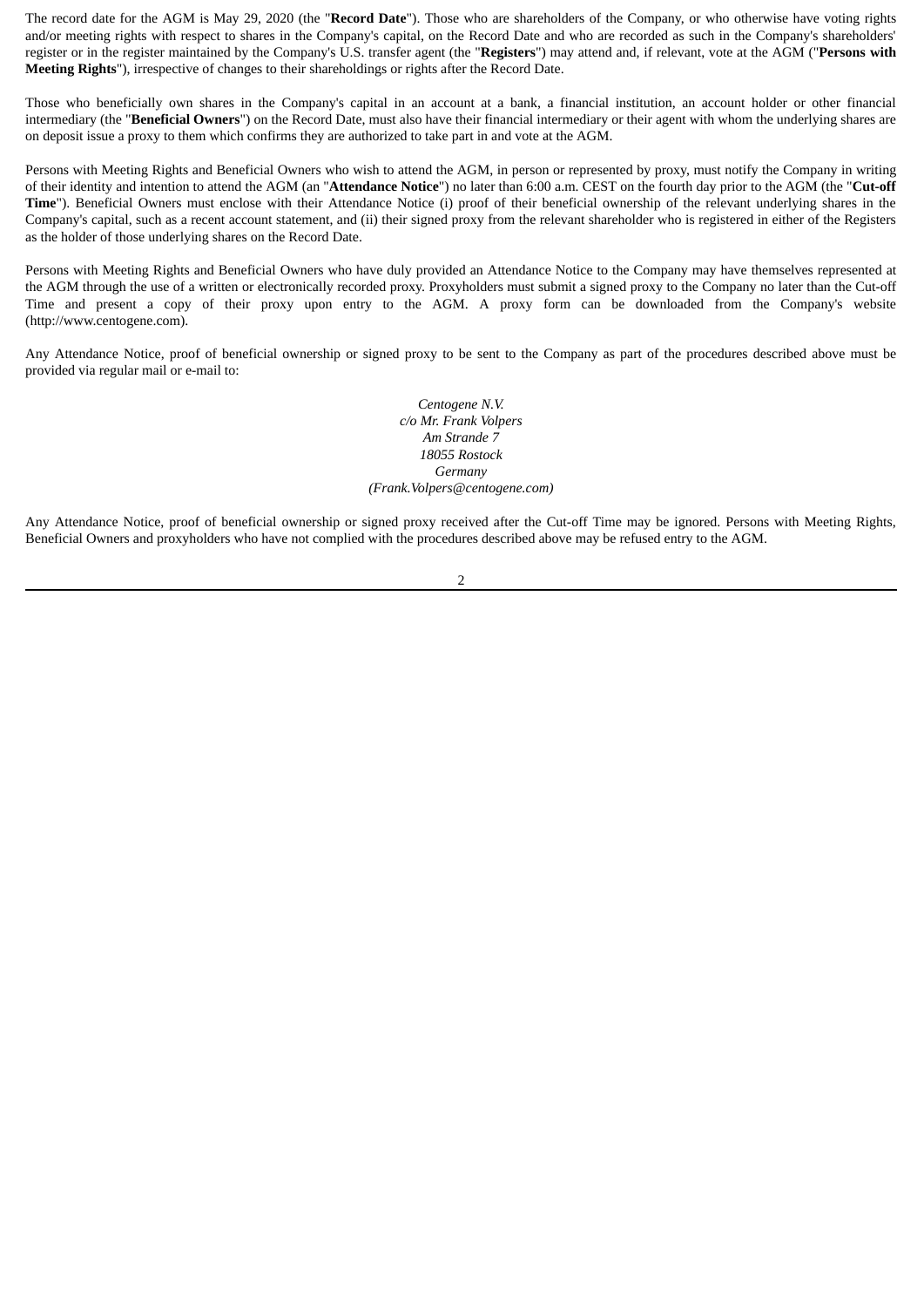#### **EXPLANATORY NOTES TO THE AGENDA**

#### 2. Discussion of Dutch statutory board report for the fiscal year ended December 31, 2019 (discussion item)

The Company's statutory board report over the fiscal year 2019 has been made available on the Company's website (http://www.centogene.com) and at the Company's office address.

#### 3. Adoption of Dutch statutory annual accounts for the fiscal year ended December 31, 2019 (voting item)

The Company's annual accounts over the fiscal year 2019 have been made available on the Company's website (http://www.centogene.com) and at the Company's office address. It is proposed that these annual accounts be adopted.

#### 4. Release from liability for the Company's managing directors with respect to the performance of their duties during the fiscal year ended **December 31, 2019 (***voting item***)**

It is proposed that the Company's managing directors be released from liability for the exercise of their duties during the fiscal year 2019. The scope of this release from liability extends to the exercise of their respective duties insofar as these are reflected in the Company's statutory board report or annual accounts over the fiscal year 2019 or in other public disclosures.

#### 5. Release from liability for the Company's supervisory directors with respect to the performance of their duties during the fiscal year ended **December 31, 2019 (***voting item***)**

It is proposed that the Company's supervisory directors be released from liability for the exercise of their duties during the fiscal year 2019. The scope of this release from liability extends to the exercise of their respective duties insofar as these are reflected in the Company's statutory board report or annual accounts over the fiscal year 2019 or in other public disclosures.

#### **6. Discussion of the Company's dividend and reservation policy (***discussion item***)**

The Company has never paid or declared any cash dividends on its shares, and the Company does not anticipate paying any cash dividends on its shares in the foreseeable future. The Company intends to retain available funds and future earnings to fund the development and expansion of its business. Under Dutch law, the Company may only pay dividends to the extent its shareholders' equity (*eigen vermogen*) exceeds the sum of the Company's paid-up and called-up share capital plus the reserves required to be maintained by Dutch law or by the Company's articles of association (if any). Subject to such restrictions, any future determination to pay dividends will be at the discretion of the Management Board and the Company's supervisory board (the "**Supervisory Board**") and will depend upon a number of factors, including the Company's results of operations, financial condition, future prospects, contractual restrictions, restrictions imposed by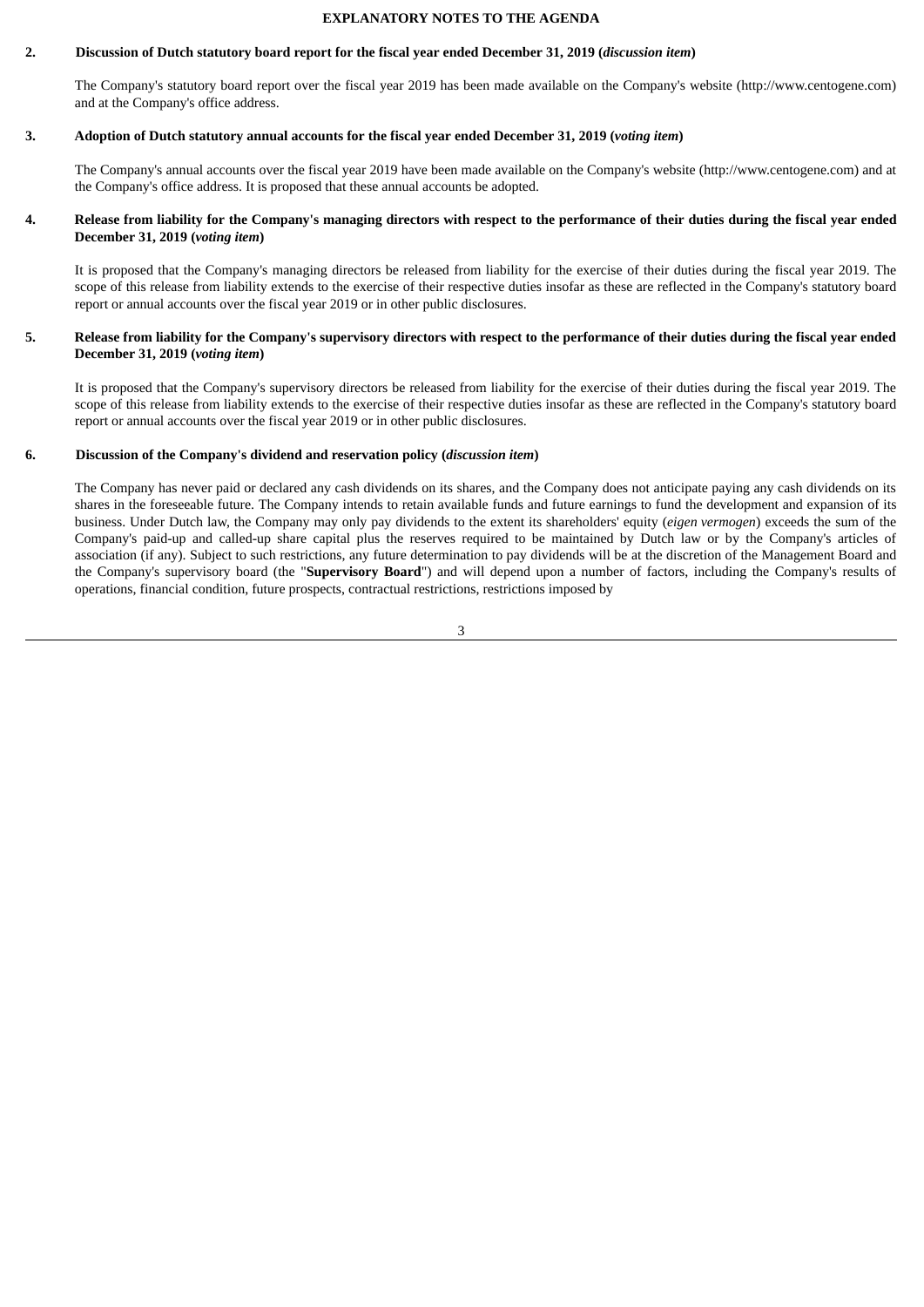applicable law and other factors the Management Board and the Supervisory Board deem relevant. If and when the Company does intend to distribute a dividend, such dividend may be distributed in the form of cash only or shares only, through a combination of the foregoing (cash and shares) or through a choice dividend (cash or shares), in each case subject to applicable law.

#### **7. Appointment of Mr. Peer M. Schatz as supervisory director of the Company**

The Supervisory Board has made a binding nomination to appoint Mr. Peer M. Schatz as a supervisory director of the Company for a period ending at the end of the annual general meeting of shareholders of the Company to be held in 2023.

Contingent upon his appointment as a supervisory director, Mr. Schatz will be appointed as the Vice-chairman of the supervisory board. In addition, Mr. Schatz will be appointed to the Company's audit committee. The Board has determined that Mr. Schatz qualifies as an audit committee financial expert as such term is defined in the rules of the U.S. Securities and Exchange Commission and is judged suitable by the Board for serving as member on the Company's audit committee.

Mr. Schatz (age 54) was a long-time Chief Executive Officer of QIAGEN N.V. (Nasdaq: QGEN; Frankfurt: QIA), a leading provider of molecular sample and assay technologies. From 1993 to 2019, he led QIAGEN's rapid expansion from a start-up company with \$2 million in sales into a global leader in molecular testing with over \$1.6 billion in revenues. Mr. Schatz also served as a founding member of the German Corporate Governance Commission and as a supervisory board member of Evotec AG (Frankfurt: EVT). Mr. Schatz graduated from the University of St. Gallen, Switzerland with a Masters Degree in Finance and from the University of Chicago Graduate School of Business with an MBA. Mr. Schatz holds no shares or rights to subscribe for shares in the Company's capital.

#### 8. Instruction to ENDYMION Accountants B.V. for the external audit of the Company's annual accounts for the financial year ending **December 31, 2020 (***voting item***)**

It is proposed to instruct ENDYMION Accountants B.V. ("**ENDYMION**") as the external independent Dutch auditor for the audit of the Company's annual accounts for the financial year ending December 31, 2020. If instructed, ENDYMION shall perform the statutory Dutch audit activities for the Company in relation to the Company's statutory Dutch annual accounts and annual report. Ernst & Young will remain engaged as the Company's independent auditors for other purposes, including the audit of the Company's financial statements included in its Form 20-F as filed with the U.S. Securities and Exchange Commission.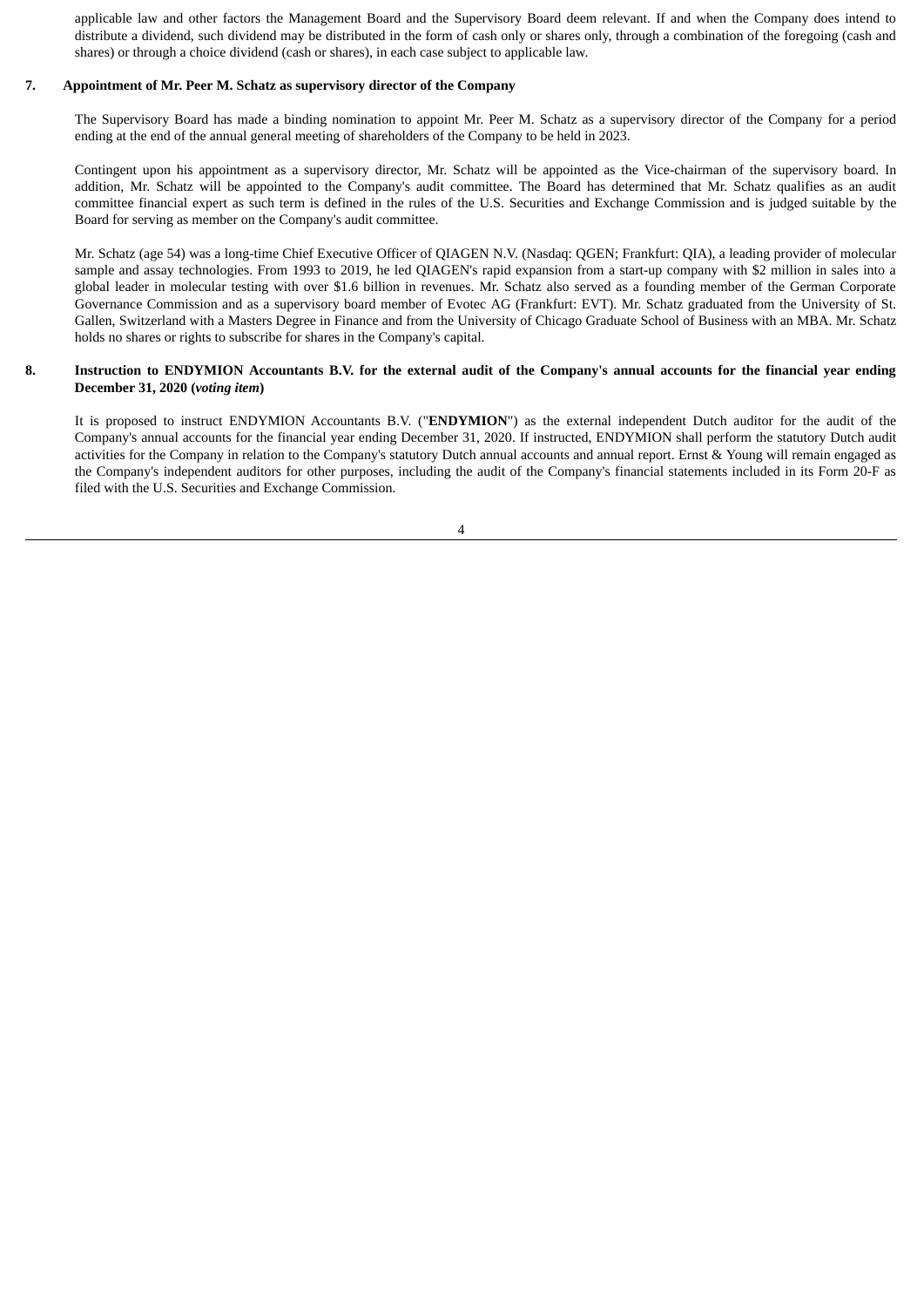## 9. Extension of authorization for the Management Board to issue shares and grant rights to subscribe for shares (voting item)

The Management Board has been authorized, for a period of five years following the initial public offering of the Company's shares (the "**IPO**"), to resolve to issue ordinary shares and/or grant rights to subscribe for ordinary shares, in each case up to the Company's authorized share capital included in its articles of association from time to time. It is proposed that this authorization be extended to expire five years following the date of the AGM.

#### 10. Extension of authorization for the Management Board to limit and exclude pre-emption rights (voting item)

The Management Board has been authorized, for a period of five years following the IPO, to limit and/or exclude pre-emption rights in relation to an issuance of, or a granting of rights to subscribe for, ordinary shares resolved upon by the Management Board. It is proposed that this authorization be extended to expire five years following the date of the AGM.

## 11. Extension of authorization for the Management Board to acquire shares and depository receipts for shares in the Company's capital **(***voting item***)**

The Management Board has been authorized, for a period of 18 months following the IPO, to resolve for the Company to acquire fully paid-up ordinary shares in the Company's capital (and depository receipts for such ordinary shares), by any means, including through derivative products, purchases on a stock exchange, private purchases, block trades, or otherwise, for a price which is higher than nil and does not exceed 110% of the average market price of the Company's ordinary shares on the Nasdaq Stock Market (such average market price being the average of the closing prices on each of the five consecutive trading days preceding the date the acquisition is agreed upon by the Company), up to 20% of the Company's issued share capital (determined as at the close of business on the date of first settlement of the Company's ordinary shares in the IPO). It is proposed that this authorization be renewed for a period of, and effectively extended until, 18 months following the date of the AGM for up to 20% of the Company's issued share capital (determined as at the close of business on the date of the AGM). If the resolution proposed under this agenda item 11 is passed, the proposed authorization shall replace the currently existing authorization.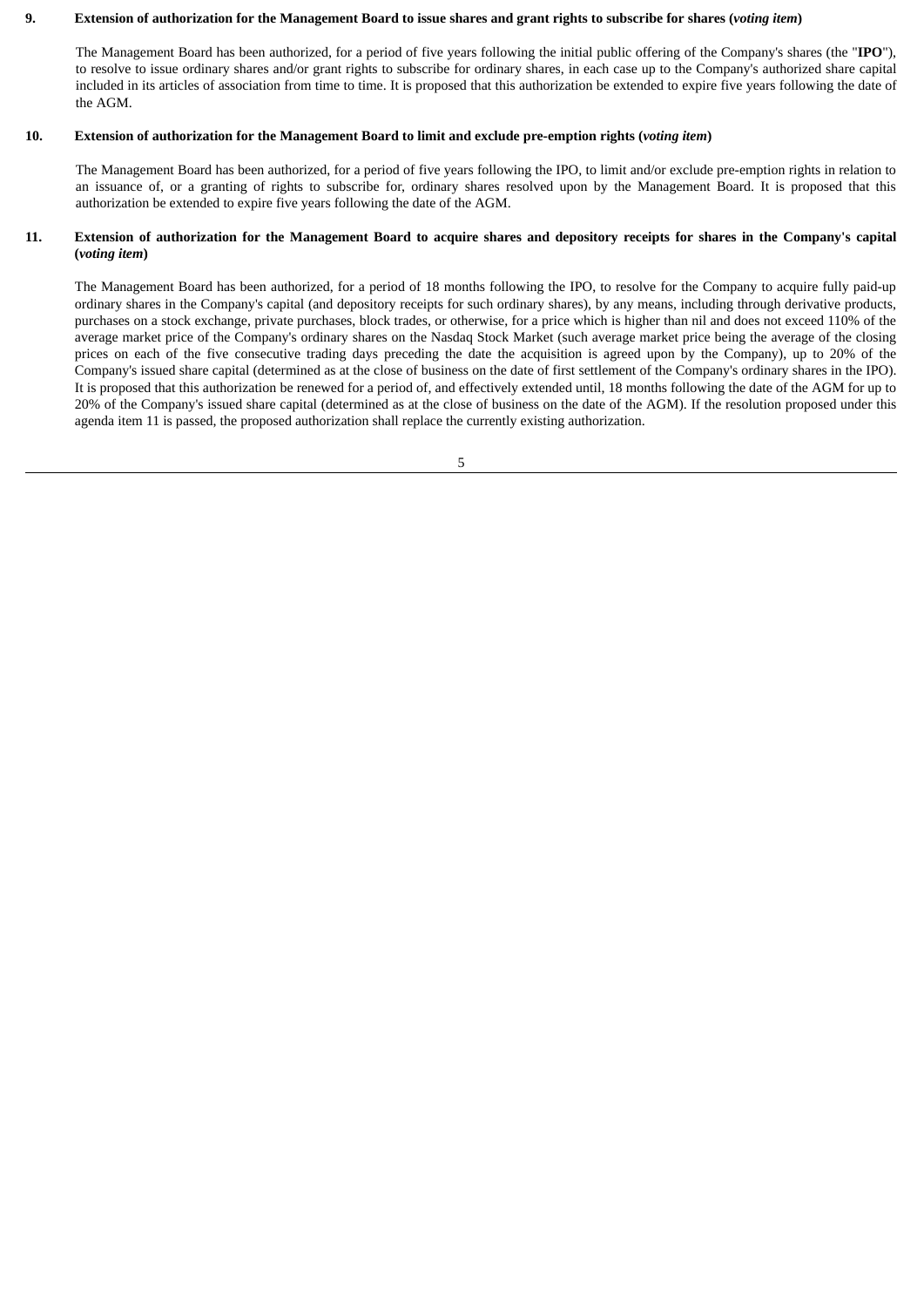#### **THE UNDERSIGNED**

| Name:                                                  |
|--------------------------------------------------------|
|                                                        |
| <b>Address:</b>                                        |
| acting on behalf of (only to be completed if relevant) |
| Name:                                                  |

**Address :**

(the "**Principal**").

#### **DECLARES AS FOLLOWS**

- **1.** The Principal hereby registers for the annual general meeting of shareholders of Centogene N.V. (the "**Company**") to be held on June 26, 2020 at the offices of NautaDutilh N.V., Beethovenstraat 400, 1082 PR Amsterdam, the Netherlands (the "**AGM**") and, for purposes of being represented at the AGM, grants a power of attorney to Mr. P.C.S. van der Bijl, civil law notary and partner of NautaDutilh N.V., or any substitute to be appointed by him (the "**Proxyholder**").
- **2.** The scope of this power of attorney extends to the performance of the following acts on behalf of the Principal at the AGM:
	- **a.** to exercise the voting rights of the Principal in accordance with paragraph 3 below; and
	- **b.** to exercise any other right of the Principal which the Principal would be allowed to exercise at the AGM.
- **3.** This power of attorney shall be used by the Proxyholder to exercise the Principal's voting rights in the manner directed as set out below. If no choice is specified in respect of the sole voting item on the agenda, the Proxyholder shall vote "FOR" such agenda item.

| Agenda item                                                                                | FOR | <b>AGAINST</b> | <b>ABSTAIN</b> |
|--------------------------------------------------------------------------------------------|-----|----------------|----------------|
| Adoption of Dutch statutory annual accounts for the fiscal year ended December<br>31, 2019 |     |                |                |
| Release from liability for the Company's managing                                          |     |                |                |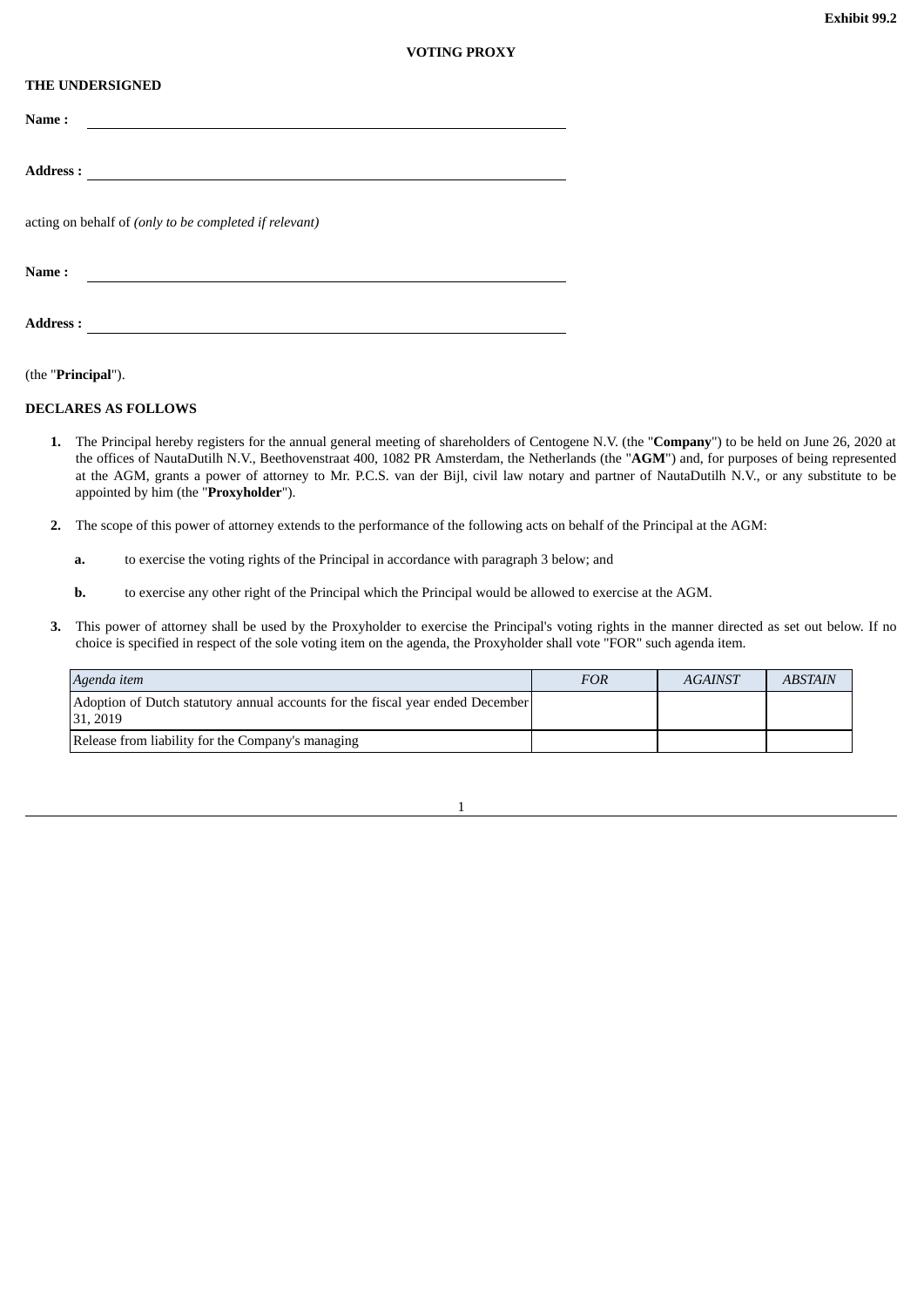| directors with respect to the performance of their duties during the fiscal year<br>ended December 31, 2019                                                      |  |  |
|------------------------------------------------------------------------------------------------------------------------------------------------------------------|--|--|
| Release from liability for the Company's supervisory directors with respect to the<br>performance of their duties during the fiscal year ended December 31, 2019 |  |  |
| Appointment of Mr. Peer M. Schatz as supervisory director of the Company                                                                                         |  |  |
| Instruction to ENDYMION Accountants B.V. for the external audit of the<br>Company's annual accounts for the financial year ending December 31, 2020              |  |  |
| Extension of authorization for the Company's management board (the<br>"Management Board") to issue shares and grant rights to subscribe for shares               |  |  |
| Extension of authorization for the Management Board to limit and exclude pre-<br>emption rights                                                                  |  |  |
| Extension of authorization for the Management Board to acquire shares and<br>depository receipts for shares in the Company's capital                             |  |  |

**4.** This power of attorney is granted with full power of substitution.

**5.** The relationship between the Principal and the Proxyholder under this power of attorney is governed exclusively by the laws of the Netherlands.

# (*signature page follows*)

2